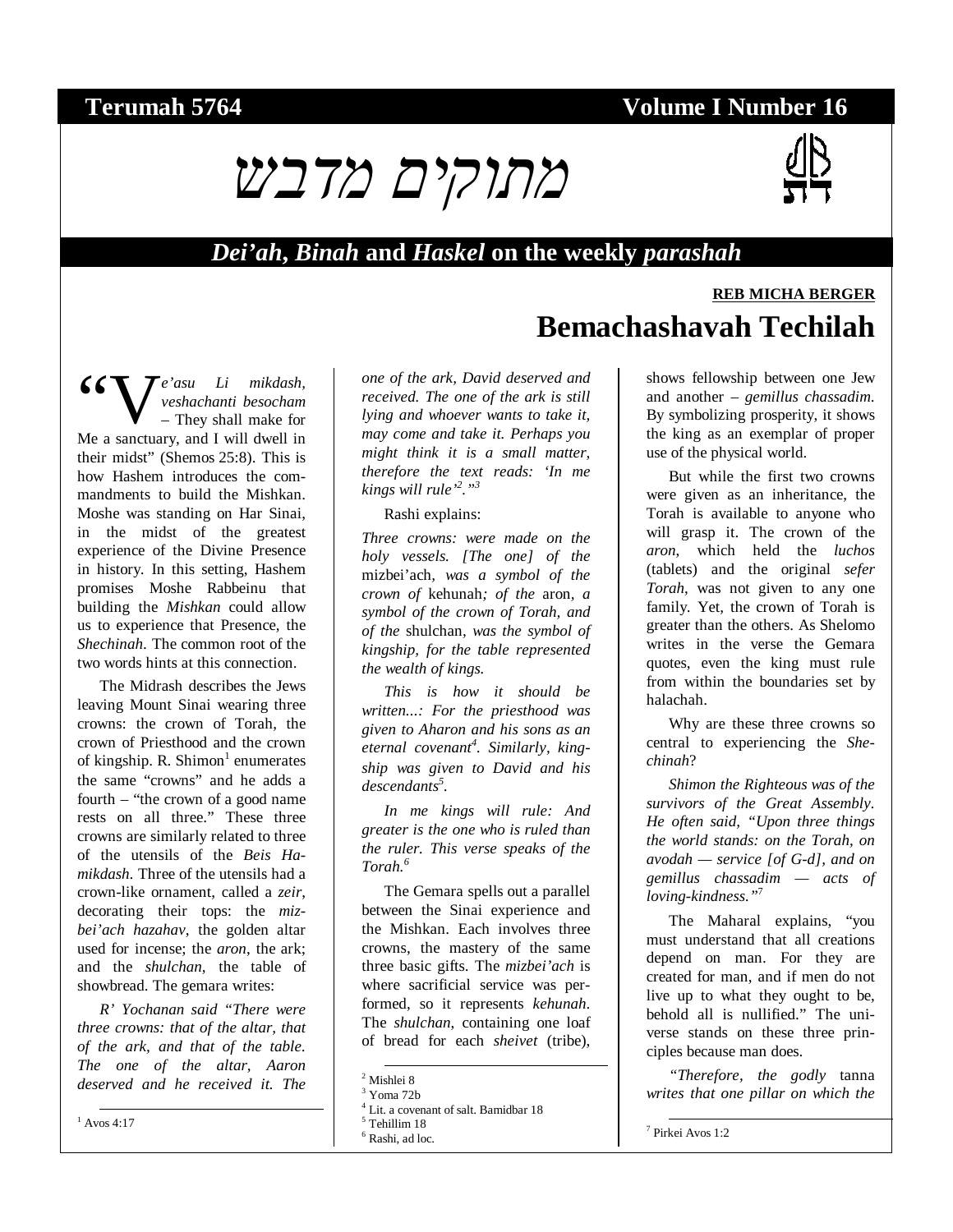*universe is the Torah, for the pillar completes man so that he can be a finished creation with respect to himself.* 

*"After that he says 'on*  avodah'*.... For this man can be thought to be complete and can be good toward He Who created him — by serving Him.... With regard to the third, it is necessary for man to be complete and good with others, and that is through* gemillus chassadim*.* 

*"You also must understand that these three pillars parallel three things in each man: the mind, the living soul, and the body. None of them have existence without G-d. The existence of the soul is when it comes close to Hashem by serving Him.... From the perspective of the mind, man gets his existence through Torah, for it is through the Torah that man attaches himself to* 

*G-d. To the body, man gets his existence through* gemillus chassadim *for the body has no closeness or attachment to Hashem, just that Hashem is kind to all. When man performs kindness, G-d is kind to him and so gives him existence."8*

A person's life centers around three relationships – his relationship with himself, perfected through learning to think and feel according to the Torah; his relationship with Hashem, through proper *avodah*; and his relationship with others, dominated by *gemillus chassadim.*

The three crowned vessels of the Mishkan embody the crowning, the mastery, of these three themes. But the other three utensils seem to also address these relationships. Not as crowns, as perfected forms, but the

8 Derech Hachaim 1:2

t is generally difficult for weekly reviewers of the parashah to find  $\prod$ t is generally difficult for weekly<br>reviewers of the parashah to find<br>significance in the orders of lists.<br>However, there is definitely meaning. However, there is definitely meaning to be deduced from the sequence of items. The following is the inventory of materials that were necessary to receive via donation for the construction of the Mishkan. As we shall see, the order of materials listed is quite significant.

"This is the portion that you shall take from them: gold, silver, and copper; and turquoise, purple and scarlet wool; linen and goat hair... shoham stones and stones for the settings, for the *Ephod* and the Breastplate" (Shemos 25:3-7). The stones discussed were precious, multicolored stones that, seemingly, should have been listed along with the gold, silver and copper rather than after a long list of cloths, spices, etc. One would think that the place for

precious stones is at the beginning with the precious metals. However, the Torah did not list them at the beginning. Why not?

In Parashas Vayakhel, the actual process of people bringing materials for the construction is described in detail. "The men came with the women; everyone whose heart motivated him brought bracelets, noserings, body-ornaments – all sorts of gold ornaments – every man who raised up an offering of gold to G-d. Every man with whom was found turquoise, purple, and scarlet wool,… brought them. Every man who separated a portion of silver or copper brought it as a portion for G-d… Every wise-hearted woman spun with her hands; and they brought the spun yarn… The leaders (*hanesi'im*) brought the shoham stones and the stones for the settings for the Ephod and the Breastplate" (Shemos 35:22-

### **2** *Mesukim Midevash*

domains as a whole. In addition to the golden *mizbei'ach* inside the *heichal*, most of the *avodah*, of man's relationship with G-d, was performed on the larger brass *mizbei'ach* in the courtyard. The *kiyor*, which was used to wash the dirt of this world off the *kohen*'s feet, was made out of the mirrors of the women in the desert, corresponds to *chessed*. The menorah, like the *aron*, represents Torah, "for a mitzvah is a candle, and the Torah, a light".<sup>9</sup>

The Mishkan's structure gives us a bridge between the real and the ideal, between the three facets of the human condition, the three pillars of all of existence, and the pinnacle one can only sense in the ineffable experience of G-d.

9 Mishlei 6:23

### **RABBI GIL STUDENT Bakeish Shalom**

27). Once again, the order is significant. The leaders are listed after all of the people. Additionally, the Hebrew word for the leaders – *hanesi'im* – is spelled *chaseir* without a *yud*. 1 Rashi quotes the midrash as explaining that the leaders had seen how enthusiastic everyone was about donating to the construction of the Mishkan so they had decided to wait until everyone donated what they could and then the leaders would fill any remaining needs. To their surprise and disappointment, the leaders found that the people brought everything that was necessary for the Mishkan so the leaders could only donate precious stones for the clothing of the *Kohen Gadol*. Thus, they gave last so the Torah mentions

<sup>1</sup> The *Minchas Shai* suggests that Torah should have written "and the leaders – *vehanesi'im*" and the absence of the *vav* is what the midrash intended to point out.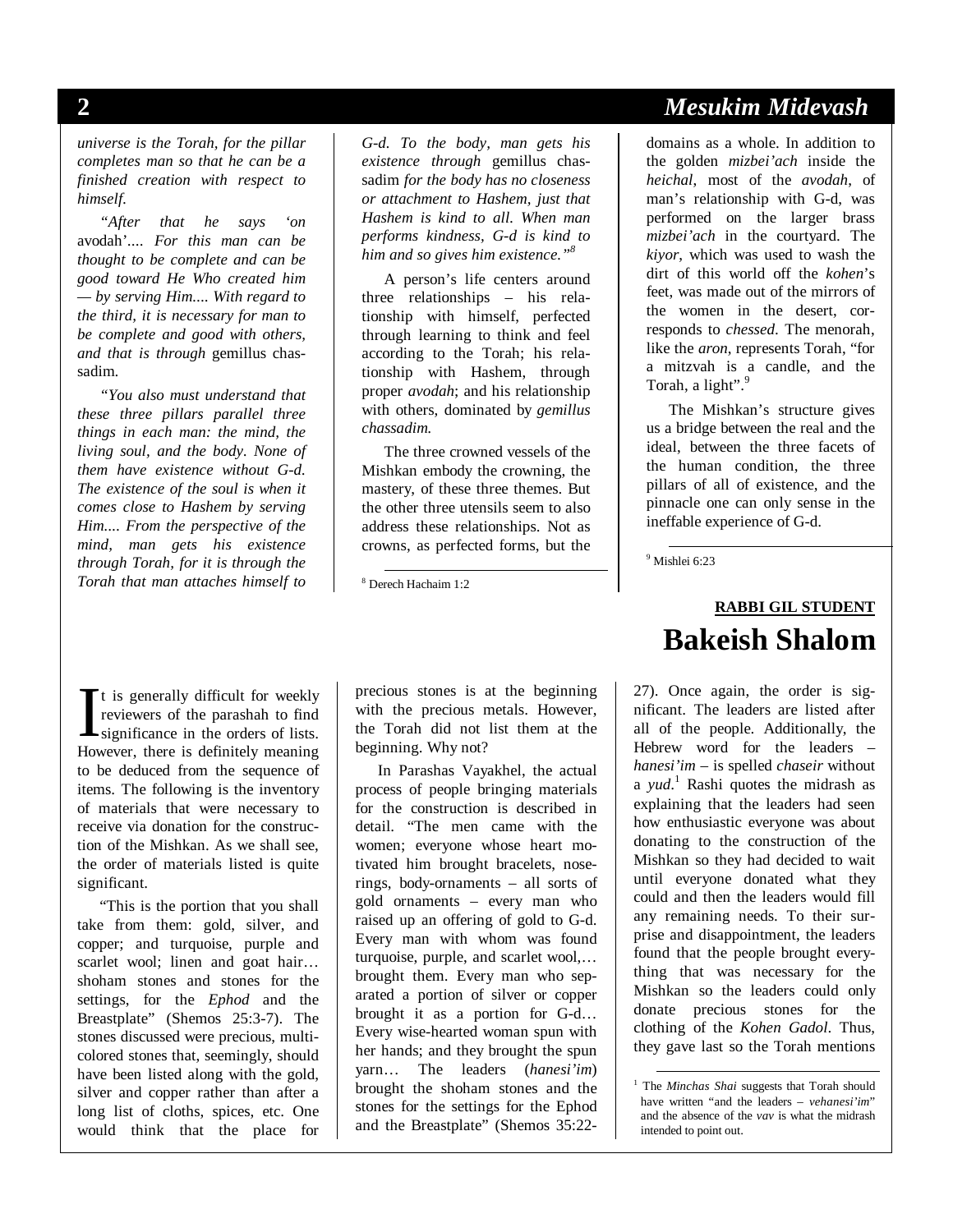#### *Mesukim Midevash* **3**

them last. However, this attitude displeased G-d and He, therefore, spelled their names defectively, missing one letter.<sup>2</sup>

Based on this, the Or HaChaim<sup>3</sup> explains the order of the items listed in Parashas Terumah. Because the leaders delayed in bringing material and, in the end, only brought the stones, these precious stones were listed at the end of the sequence even though they should have rightfully been immediately after the gold, silver and copper. The leaders had good intentions, the Or HaChaim adds. They wanted to allow other people the chance to do the mitzvah of donating for the construction of the Mishkan. However, G-d was displeased because in doing this the leaders were neglecting their own opportunity to perform a mitzvah. This was improper and caused their names to be spelled defectively and their contributions to be listed last.

The Or HaChaim's explanation is somewhat counter-intuitive. There was no actual obligation to donate to the Mishkan. Such contributions were only expected from the generous of heart, those who sincerely desired to give. Additionally, the leaders did not refrain from donating immediately out of selfish reasons, according to the Or HaChaim, but out of concern and deference to others. Let others have an opportunity to perform this

 2 Rashi, Shemos 35:27; Bamidbar Rabbah 12:16.  $3$  Shemos 25:7

e have explored the standard formula for *berachos* in these pages We have explored the standard formula for berachos in these pages in the past. However, the opening *berachah* of *Shemoneh Esreih* diverges from that norm. *Berachos* require "*sheim umalchus*", mentioning both the names of G-d "*Hashem E-lokeinu*" as well the

mitzvah, they thought. Despite both of these factors, G-d still considered them to be at fault for not availing themselves of the opportunity to perform a mitzvah by donating to the Mishkan. Evidently, in this case the mitzvah *bein adam laMakom*, between man and G-d, took precedence over the mitzvah *bein adam lachaveiro*. They should not have deferred to their fellows but rather should have taken the opportunity for themselves.

This is surprising, not only because it is being quoted in a column ostensibly devoted to Mussar ideas, but because it runs counter to concepts with which we are familiar and about which we are frequently exhorted. Every generation has its own difficulties and ours is no exception. Some would suggest that our generation's smallest successes lie in our treatment of our fellows, our mitzvos *bein adam lachaveiro*. For this reason, we are accustomed to hearing appeals from rabbinic figures to be more careful in our treatment of others. For example, we are reminded not to run to kiss the Torah if it means knocking other people<sup>4</sup> and not to recite the *Shemoneh Esreih* loudly if it will disturb the concentration of others.<sup>5</sup> Perhaps the primary talmudic example, one that is not entirely similar but is still worthy of mention, is the inability to perform a mitzvah

 4 Kaf HaChaim, Orach Chaim 149:10 5 Shulchan Aruch, Orach Chaim 101:2

concept that He rules the world, "*Melech ha'olam*".

However, this *berachah*, *birkas Avos*, does not continue with a direct reference to *malchus*. Instead, we say "*Hashem E-lokeinu veElokei avoseinu, E-lokei Avraham, E-lokei Yitzchak veElokei Yaakov…* – Hashem our G-d and the G-d of

with a stolen object. If a lulav is stolen then one cannot fulfill one's obligation with that stolen object.<sup>6</sup> Concern for one's fellow does, indeed, seem to take precedence over, or at least demands consideration regarding, one's obligations to G-d. Yet, from the Or HaChaim above, we see that this is not the case. The leaders should not have put other people's opportunity for a mitzvah before their own.

The solution to this enigma, I believe, is simply that there is no easy answer. Like many aspects of life, one's obligations to one's fellow and one's obligations to G-d frequently clash and the resolution is always difficult. The very concern over the difficulties and the heartaches over the contradictions are what is most important and, ultimately, heighten one's concern for both aspects. To easily set aside one's obligations to G-d or, in the other direction, to automatically override one's obligations to one's fellow is certainly wrong. While one direction must always win, at times one and at times another, and each decision must be rendered within the confines of halacha and, frequently, after consultation with a wise sage, true personal growth will come more from the struggle than from the conclusion.

6 Sukkah 29b-30a

# **RABBI MICHA BERGER Sefasai Tiftach**

our forefathers, the G-d of Avraham, the G-d of Yitzchak and the G-d of Yaakov…" The closing of the *berachah* similarly omits *malchus*, simply reading "*Baruch ata Hashem, magen Avraham –* Blessed are You, Hashem, the Protector of Avraham."